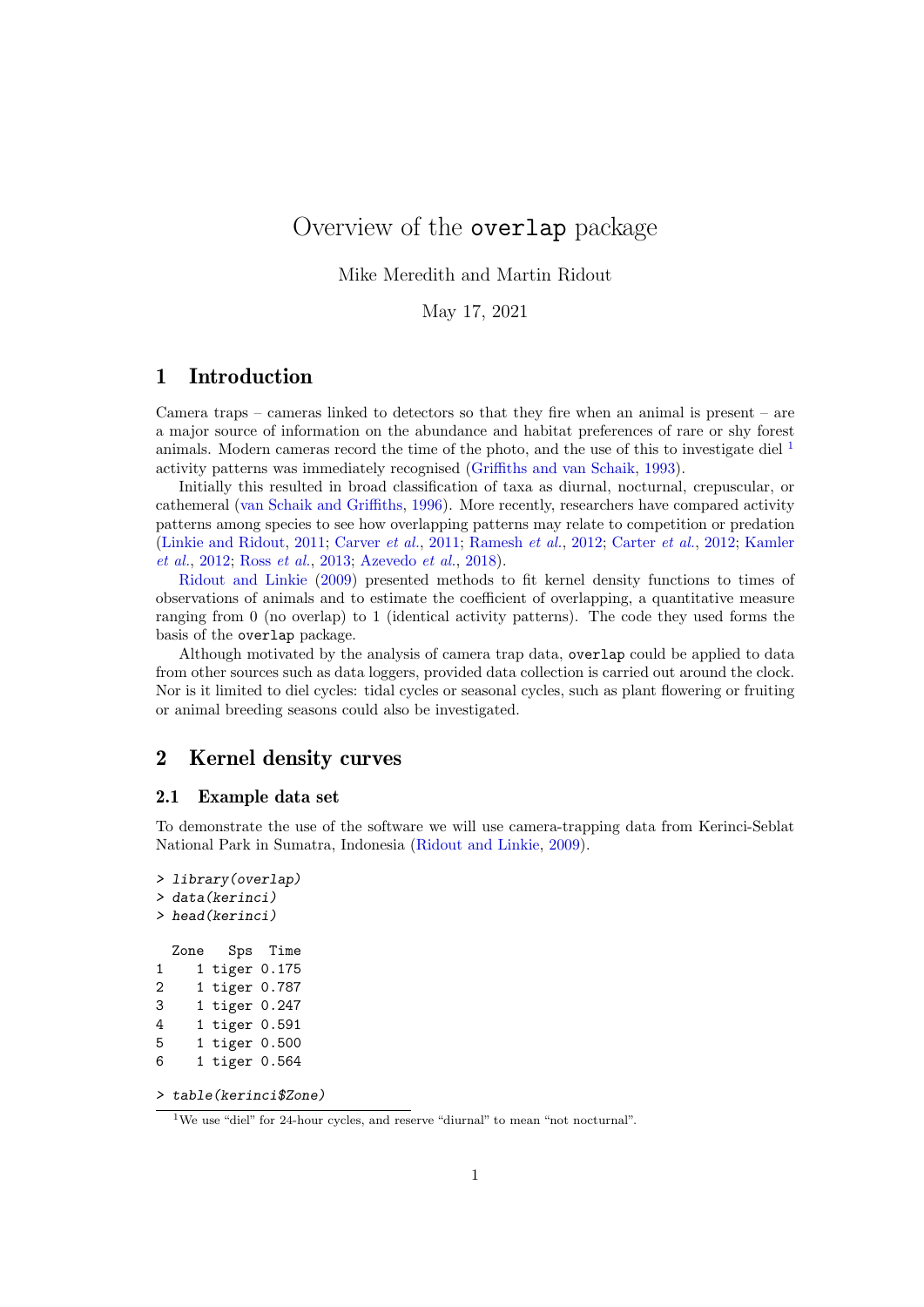```
1 2 3 4
104 425 280 289
> summary(kerinci$Sps)
  boar clouded golden macaque muntjac sambar tapir tiger
    28 86 104 273 200 25 181 201
> range(kerinci$Time)
```
[1] 0.003 0.990

The data provide time-of-capture data from 4 Zones within the Park for 8 species: wild pig ("boar"), clouded leopard, golden cat, pig-tailed macaque, common muntjac, sambar deer, tapir, and tiger.

The unit of time is the day, so values range from 0 to 1. Package overlap works entirely in radians: fitting density curves uses trigonometric functions (sin, cos, tan), so this speeds up bootstraps and simulations. The conversion is straightforward:

> timeRad <- kerinci\$Time \* 2 \* pi

## 2.2 Fitting kernel density

We will extract the data for tigers in Zone 2 (which has the most observations) and plot a kernel density curve:

```
> tig2 <- timeRad[kerinci$Zone == 2 & kerinci$Sps == 'tiger']
> densityPlot(tig2, rug=TRUE)
```


<span id="page-1-0"></span>Figure 1: Fitted kernel density curve for tigers in Zone 3, using default smoothing parameters.

Figure [1](#page-1-0) shows the activity pattern from 21:00 to 03:00, a reminder that the density is circular. Unlike the usual density plot that uses a Gaussian kernel, we use a von Mises kernel, corresponding to a circular distribution.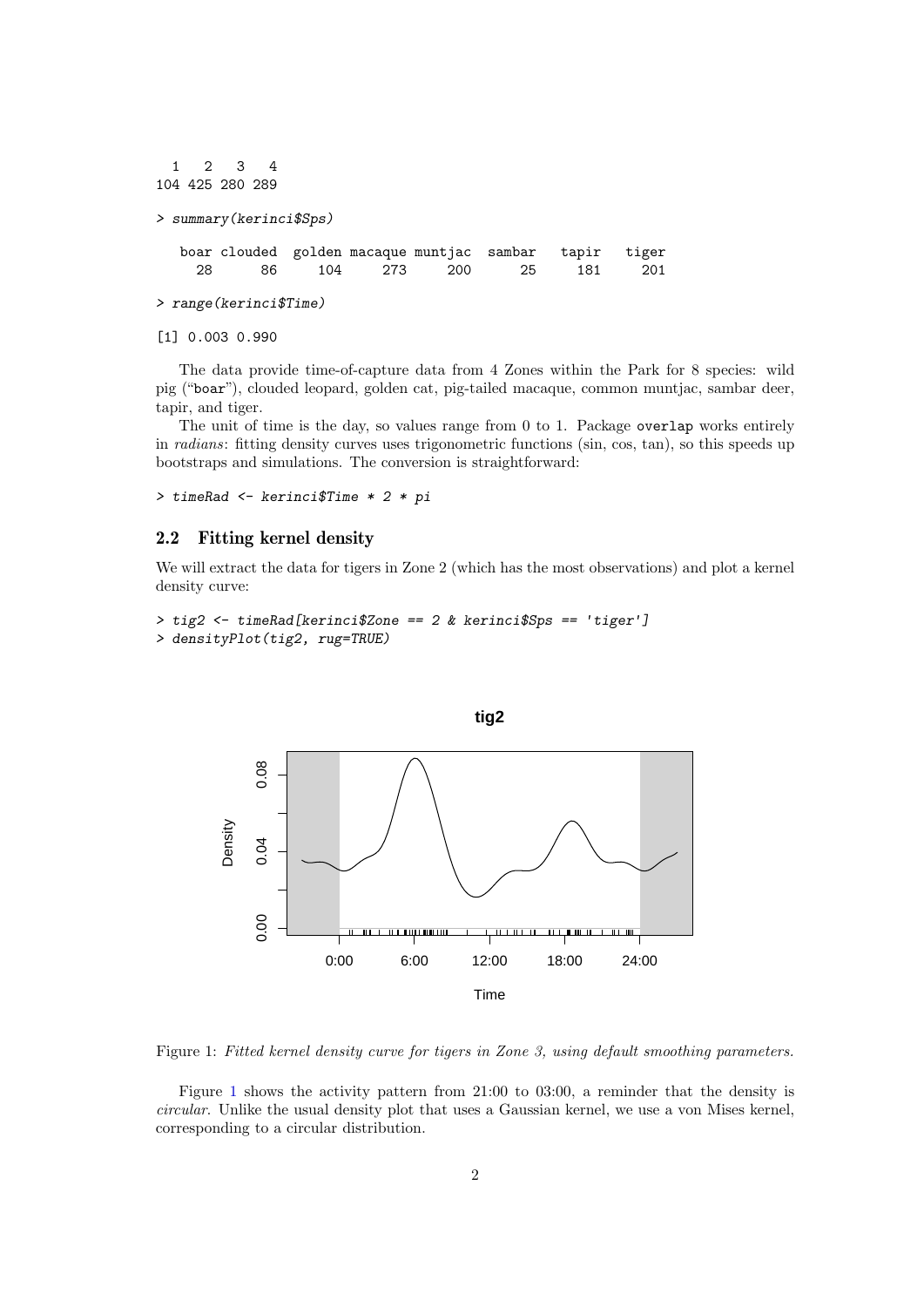The actual data are shown at the foot of Figure [1](#page-1-0) as a 'rug'.

Density estimation involves smoothing the information in the data, and the degree of smoothing is controlled by the argument adjust to the densityPlot function. Increasing adjust above the default value of 1 gives a flatter curve, reducing it gives a more 'spiky' curve, as shown in Figure [2.](#page-2-0) The choice of adjust affects the estimate of overlap, as we discuss below.



Figure 2: Kernel density curves fitted with different smoothing adjustments.

## 3 Quantifying overlap

Various measures of overlap have been put forward: see [Ridout and Linkie](#page-7-8) [\(2009\)](#page-7-8) for a review. We use the *coefficient of overlapping* proposed by [Weitzman](#page-8-1)  $(1970)$ .

## 3.1 Coefficient of overlapping

As shown in Figure [3,](#page-4-0) the coefficient of overlapping,  $\Delta$ , is the area lying under both of the density curves. (Remember that the area under a density curve is, by definition, one.) Mathematically, if the two density curves are  $f(x)$  and  $g(x)$ , this is:

<span id="page-2-1"></span><span id="page-2-0"></span>
$$
\Delta(f,g) = \int \min\{f(x), g(x)\} dx
$$
 (1)

This works if we know the true density distributions,  $f(x)$  and  $g(x)$ ; but we usually only have samples and need to estimate  $\Delta$  from these.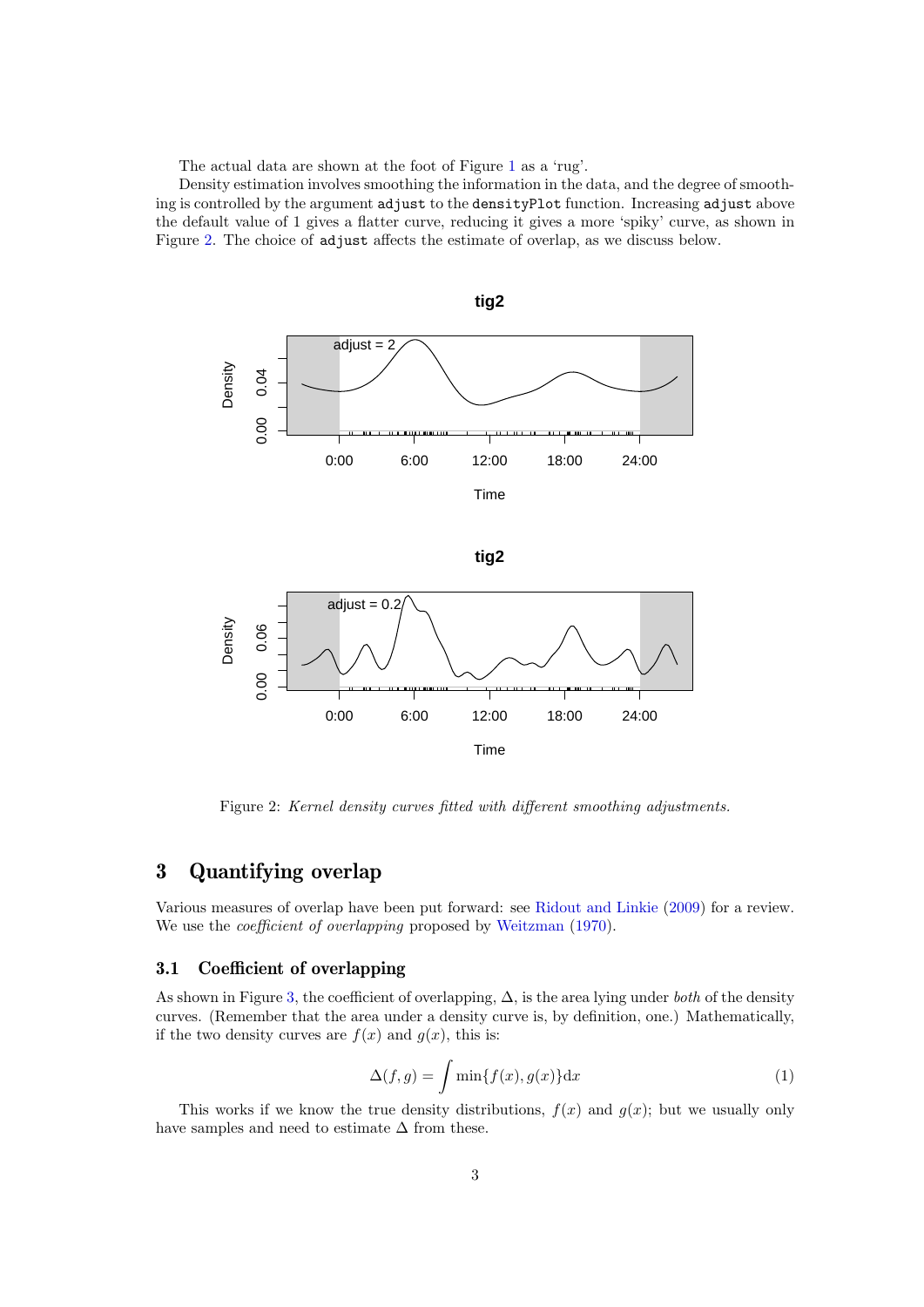### 3.2 Estimators

Five general nonparametric estimators of the coefficient of overlapping were proposed by [Schmid](#page-7-9) [and Schmidt](#page-7-9) [\(2006\)](#page-7-9). For circular distributions, the first two are equivalent and the third is unworkable [\(Ridout and Linkie,](#page-7-8) [2009\)](#page-7-8). We retain  $\hat{\Delta}_1$ ,  $\hat{\Delta}_4$  and  $\hat{\Delta}_5$ .

The first,  $\hat{\Delta}_1$ , matches the definition in equation [\(1\)](#page-2-1), but in practice it is estimated numerically, taking a large number of values,  $t_1, t_2, ..., t_T$ , equally spaced between 0 and  $2\pi$   $(t_i = 2\pi i/T)$ and summing:

$$
\hat{\Delta}_1 = \frac{1}{T} \sum_{i=1}^T \min{\{\hat{f}(t_i), \hat{g}(t_i)\}}
$$
\n(2)

For  $\hat{\Delta}_4$  and  $\hat{\Delta}_5$ , we compare the densities at the observed values,  $x_1, ..., x_n$  for one species and  $y_1, ..., y_m$  for the other:

$$
\hat{\Delta}_4 = \frac{1}{2} \left( \frac{1}{n} \sum_{i=1}^n \min \left\{ 1, \frac{\hat{g}(x_i)}{\hat{f}(x_i)} \right\} + \frac{1}{m} \sum_{i=1}^m \min \left\{ 1, \frac{\hat{f}(y_i)}{\hat{g}(y_i)} \right\} \right)
$$
(3)

$$
\hat{\Delta}_5 = \frac{1}{n} \sum_{i=1}^n I \left\{ \hat{f}(x_i) < \hat{g}(x_i) \right\} + \frac{1}{m} \sum_{i=1}^m I \left\{ \hat{g}(y_i) \leq \hat{f}(y_i) \right\} \tag{4}
$$

where  $I(.)$  is 1 if the condition in the parenthesis is true, 0 otherwise.

The terms  $\hat{f}(.)$  and  $\hat{g}(.)$  refer to the fitted kernel density functions, and as such they are affected by the choice of the smoothing constant, adjust. On the basis of simulations, [Ridout](#page-7-8) [and Linkie](#page-7-8) [\(2009\)](#page-7-8) recommend using adjust = 0.8 to estimate  $\hat{\Delta}_1$ , adjust = 1 for  $\hat{\Delta}_4$ , and adjust = 4 for  $\hat{\Delta}_5$ . (Note that adjust in the overlap functions corresponds to  $1/c$  in [Ridout](#page-7-8) [and Linkie](#page-7-8) [\(2009\)](#page-7-8)). These are the default values used in overlap functions.

#### 3.3 Choice of estimator

[Ridout and Linkie](#page-7-8) [\(2009\)](#page-7-8) carried out simulations with a variety of scenarios where the true overlap was known, and compared the resulting estimates with the truth, calculating the root mean squared error (RMSE) for each estimator. The present authors have carried out further simulations in the same manner.

We found that the best estimator depended on the size of the *smaller* of the two samples: When the smaller sample was less than 50,  $\hat{\Delta}_1$  performed best, while  $\hat{\Delta}_4$  was better when it was greater than 75.

In no case was  $\hat{\Delta}_5$  found to be useful. It is unstable, in that small, incremental changes in the data produce discontinuous changes in the estimate, and it can give estimates greater than one.

## 3.4 Examples

We will see how this works with the kerinci data set. We will extract the data for tigers and macaques for Zone 2, calculate the overlap with all three estimators, and plot the curves:

```
> tig2 <- timeRad[kerinci$Zone == 2 & kerinci$Sps == 'tiger']
> mac2 <- timeRad[kerinci$Zone == 2 & kerinci$Sps == 'macaque']
> min(length(tig2), length(mac2))
[1] 83
> tigmac2est <- overlapEst(tig2, mac2, type="Dhat4")
> tigmac2est
```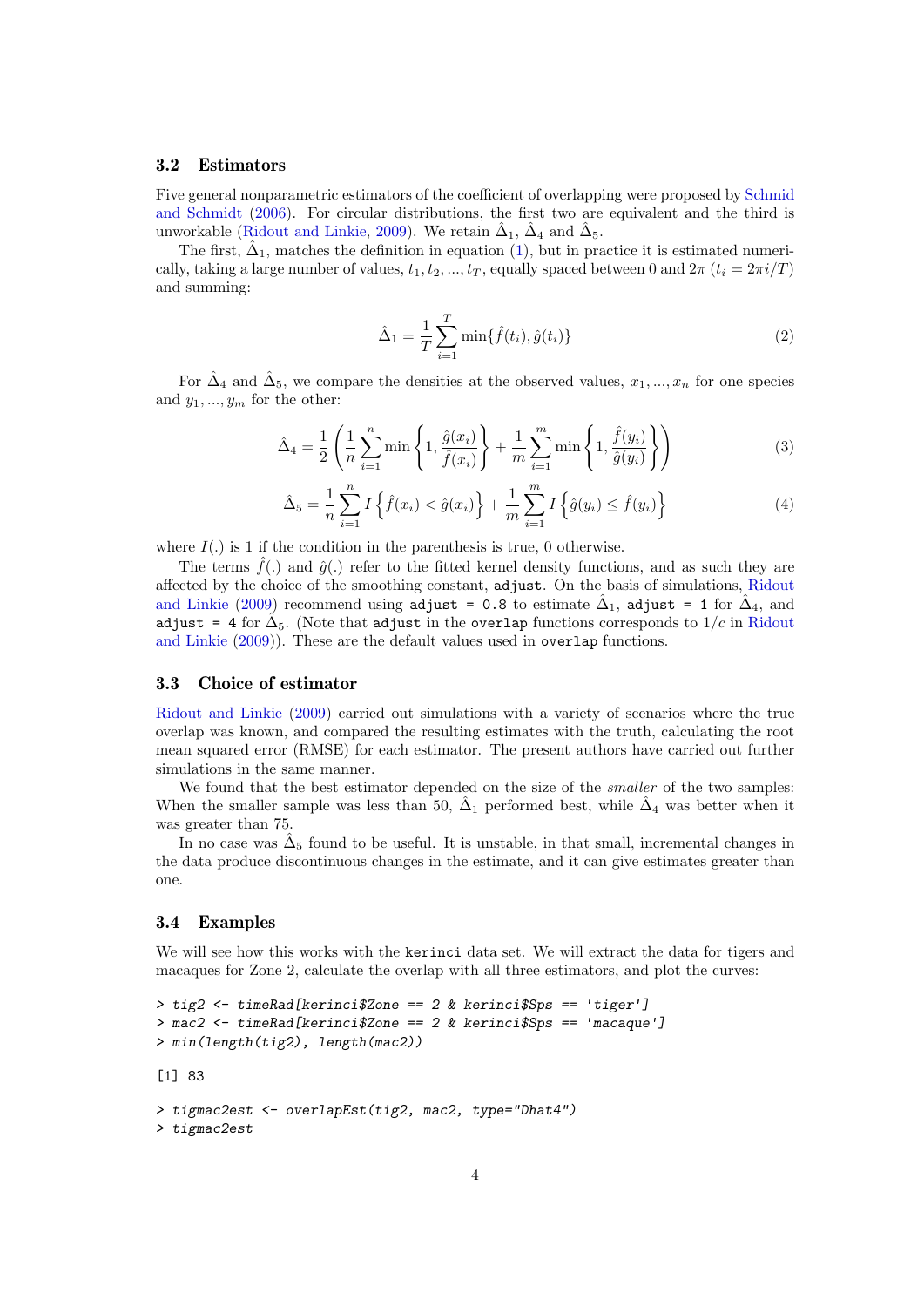```
Dhat4
0.4205464
```

```
> overlapPlot(tig2, mac2, main="Zone 2")
```

```
> legend('topright', c("Tigers", "Macaques"), lty=c(1,2), col=c(1,4), bty='n')
```


<span id="page-4-0"></span>Figure 3: Activity curves for tigers and macaques in Zone 2. The coefficient of overlapping equals the area below both curves, shaded grey in this diagram.

Both of these samples have more than 75 observations, so we chose to use the  $\hat{\Delta}_4$  estimate, Dhat4 in the R code, giving an estimate of overlap of 0.42.

## 4 Confidence intervals

To estimate confidence intervals we need to know the sampling distribution which our coefficient of overlapping is drawn from, ie, the distribution we would get if we had a very large number of independent samples from nature. The best way to investigate this is to use a bootstrap.

#### <span id="page-4-1"></span>4.1 The bootstrap

The usual bootstrap method treats the existing sample as representative of the population, and generates a large number of new samples by randomly resampling observations with replacement from the original sample. For the case of estimating activity patterns, this may not work very well: suppose our original sample for a nocturnal species has observations ranging from 20:58 to 03:14; resampling will never yield an observation outside that range, while a fresh sample from nature may do so.

An alternative is a smoothed bootstrap. We begin by fitting a kernel density to the original data then draw random simulated observations from this distribution. Faced with original values between 20:58 and 03:14, most simulated observations would fall in the same range, but a few will fall outside.

In the overlap package, we generate bootstrap samples with bootstrap, which has a smooth argument; if smooth = TRUE (the default), smoothed bootstrap samples are generated. For this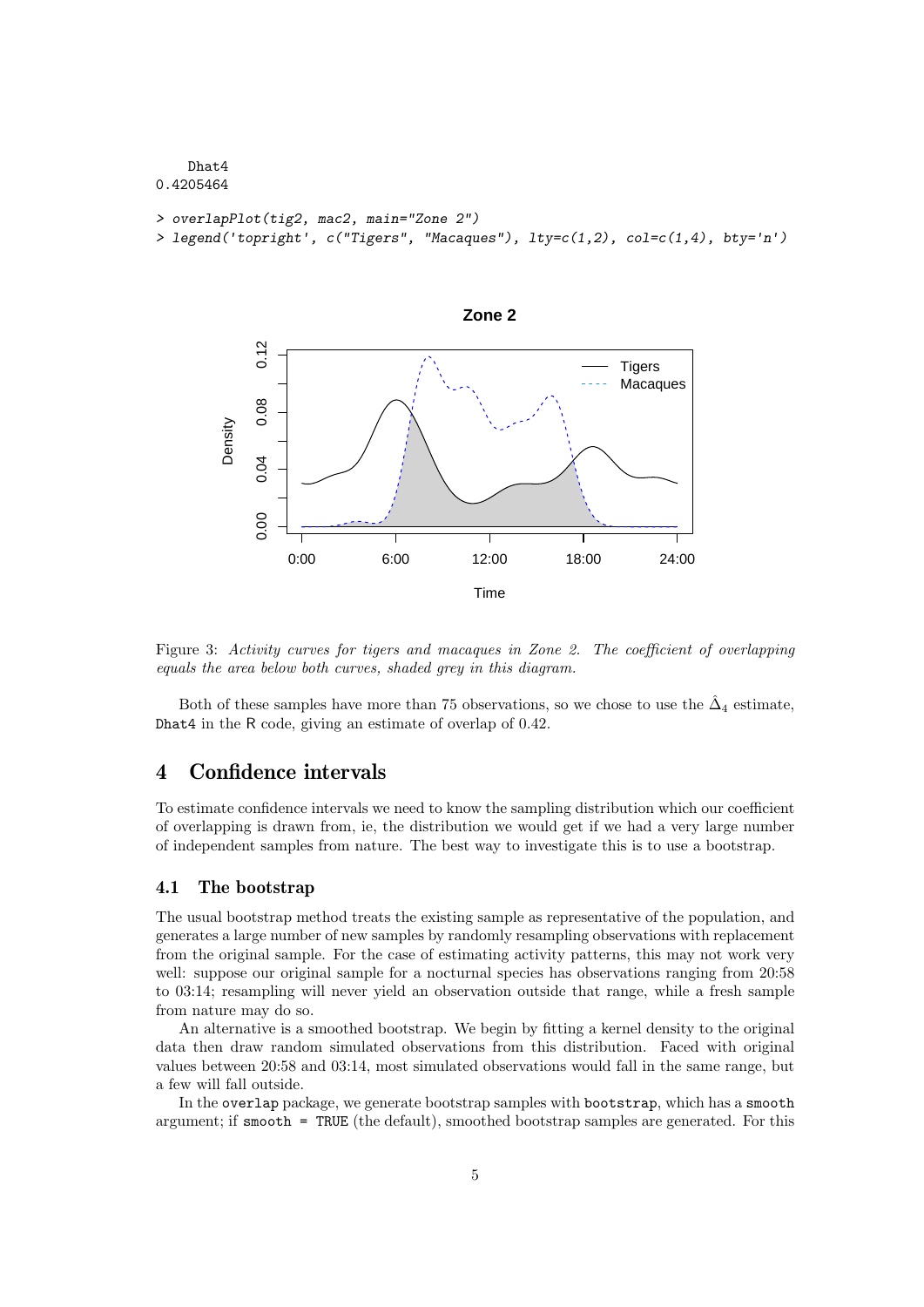example, we will generate just 1000 bootstrap estimates for tigers and macaques in Zone 2; for a real analysis 10,000 bootstrap samples would be better:

```
> tigmac2 <- bootstrap(tig2, mac2, 1000, type="Dhat4") # takes a few seconds
> ( BSmean <- mean(tigmac2) )
```
#### [1] 0.4750752

Note that the bootstrap mean,  $\overline{BS}$ , differs from  $\hat{\Delta}$ : 0.48 versus 0.42. The difference,  $\overline{BS}-\hat{\Delta}$ , is the bootstrap bias, and we need to take this into account when calculating the confidence interval.

If the bootstrap bias were a good estimate of the original sampling bias, a better estimator of  $\Delta$  would be  $\tilde{\Delta} = 2\tilde{\Delta} - \overline{BS}$ . Our simulations show that  $\tilde{\Delta}$  results in higher RMSE than the original  $\hat{\Delta}$ , so we do not recommend applying this correction.

### 4.2 Extracting the CI

One way to estimate the confidence interval is simply to look at the appropriate percentiles of the set of bootstrap estimates (interpolating between values if necessary): for a 95% confidence interval these would be the 2.5% and 97.5% percentiles. This is perc in the output from overlap's bootCI function.

We noted at the end of Section [4.1](#page-4-1) that, on average, the bootstrap values differ from the estimate: this is the bootstrap bias. The raw percentiles produced by perc need to be adjusted to account for this bias. The appropriate confidence interval is perc  $-(\overline{BS} - \hat{\Delta})$ ; this is basic0 in the bootCI output.

An alternative approach is to use the standard deviation of the bootstrap results,  $(s_{BS})$ , as an estimate of the spread of the sampling distribution, and then calculate the confidence interval as  $\Delta \pm z_{\alpha/2}s_{BS}$ . Using  $z_{0.025} = 1.96$  gives the usual 95% confidence interval. This is norm0 in the bootCI output. This procedure assumes that the sampling distribution is normal. If that's the case, normal will be close to basic o, but if the distribution is skewed – as it will be if  $\hat{\Delta}$  is close to 0 or 1 – basic0 is the better estimator.

For the tiger-macaque data from Zone 2 we have the following estimates of a 95% confidence interval:

#### > bootCI(tigmac2est, tigmac2)

|       | lower                      | upper               |
|-------|----------------------------|---------------------|
| norm  |                            | 0.2623894 0.4696456 |
| norm0 | 0.3169183 0.5241744        |                     |
|       | basic 0.2598069 0.4615545  |                     |
|       | basic0 0.3250093 0.5267570 |                     |
| perc  | 0.3795382 0.5812858        |                     |

bootCI produces two further estimators: basic and norm. These are analogous to basic0 and norm0 but are intended for use with the bias-corrected estimator,  $\Delta$ . They match the basic and norm confidence intervals produced by boot.ci in package boot.

The coefficient of overlapping takes values in the interval [0,1]. All the confidence interval estimators except perc involve additive corrections which might result in values outside of this range. This can be avoided by carrying out the corrections on a logistic scale and backtransforming. This is done by bootCIlogit:

```
> bootCIlogit(tigmac2est, tigmac2)
```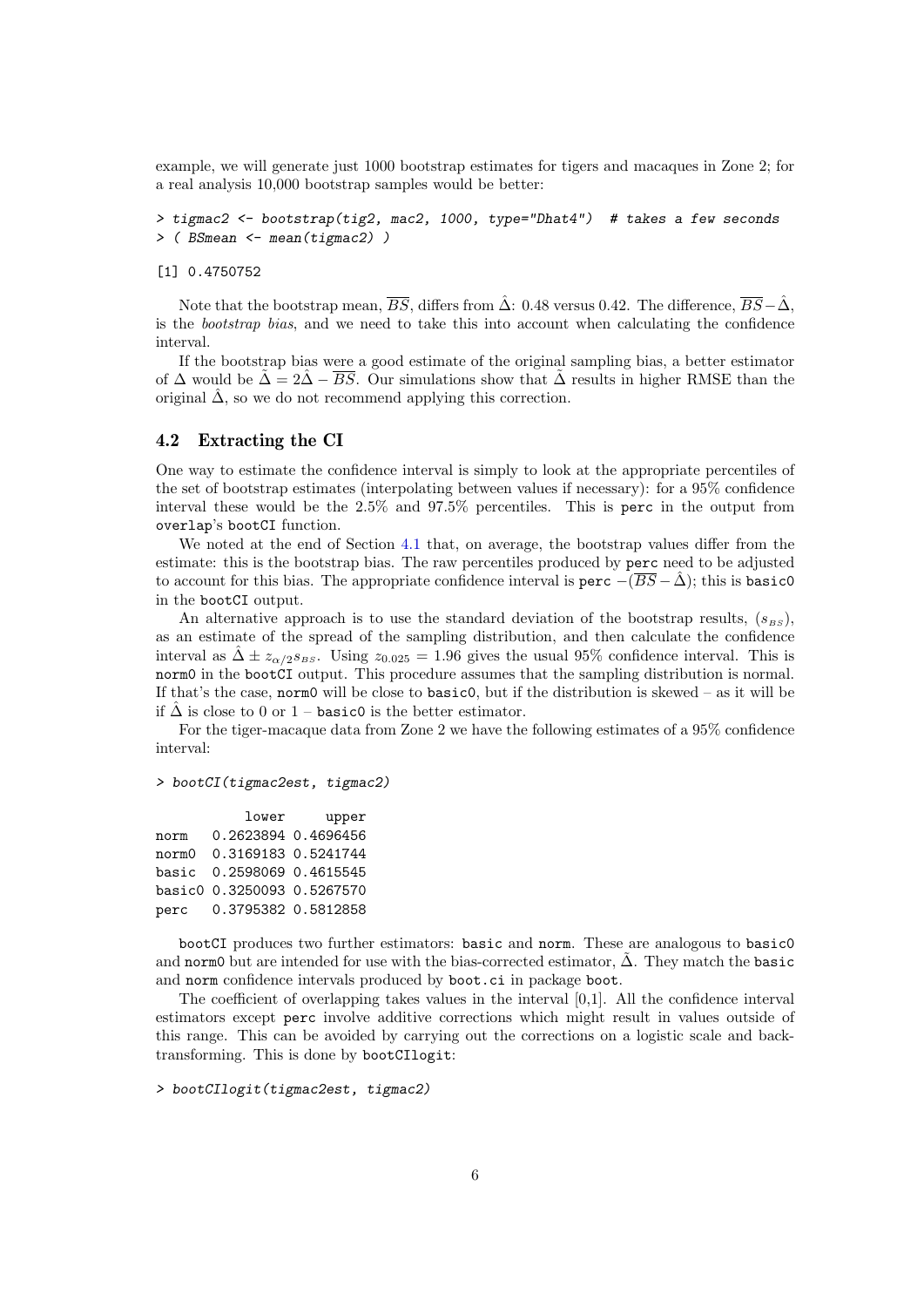|       | lower                      | upper               |
|-------|----------------------------|---------------------|
| norm  |                            | 0.2769016 0.4698788 |
| norm0 |                            | 0.3229698 0.5247535 |
|       | basic 0.2750567 0.4626813  |                     |
|       | basic0 0.3293261 0.5270556 |                     |
| perc  |                            | 0.3795382 0.5812859 |

In this example, the CIs are well away from 0 or 1, so the difference is small (and perc is exactly the same as there's no correction anyway).

### 4.3 Choice of CI method

If a series of X% confidence intervals are calculated from independent samples from a population, we would expect X% of them to include the true value. When running simulations we know the true value and can check the actual proportion of confidence intervals which contain the true value: this is the coverage of the estimator. Ideally the coverage should equal the nominal confidence interval, ie, 95% coverage for a 95% confidence interval.

We ran a large number of simulations with different true distributions and sample sizes (see [Ridout and Linkie](#page-7-8) [\(2009\)](#page-7-8) for details). For each scenario, we ran both smoothed and unsmoothed bootstraps, extracted all nine 95% confidence intervals, and checked the coverage for each.

Each estimator gave a range of coverages. We looked for a method which gave median coverage closest to the nominal 95% and all or most values above 90%. This was satisfied by the basic0 estimator with smoothed bootstraps.

With small samples (smaller sample  $\langle 75 \rangle$  and  $\Delta > 0.8$ , coverage sometimes fell below 90%, but none of the other options fared better.

## 5 Summary of recommendations

- Use the  $\hat{\Delta}_4$  estimator (Dhat4) if the smaller sample has more than 75 observations. Otherwise, use the  $\hat{\Delta}_1$  estimator (Dhat1).
- Use a smoothed bootstrap and do at least 1000 resamples, preferably 10,000.
- Use the basic0 output from bootCI as your confidence interval; be aware that this confidence interval will be too narrow if you have a small sample and  $\Delta$  is close to 1.

## 6 Caveats

### 6.1 Pooling data

Pooled data give higher estimates of overlap than the original, unpooled data [\(Ridout and](#page-7-8) [Linkie,](#page-7-8) [2009\)](#page-7-8). Suppose we find a species of bat that emerges immediately after sunset and a hawk which goes to roost just before sunset: their activity patterns do not overlap and presumably the hawk will not be feeding on the bats. But the time of sunset changes; data from December only or from June only show no overlap, but the pooled data do, and this apparent overlap is an artefact of pooling.

This is a clear-cut example. In general, differences in activity patterns across sites or time periods will be smaller, but any heterogeneity will inflate the overlap estimates from pooled data. Care is needed when comparing coefficients of overlap among study areas or periods of varying extent or degree of heterogeneity.

One way to mitigate these differences is to map "clock time" to "sun time" [\(Nouvellet](#page-7-10) *et al.*,  $2012$ ). The new function sunTime allows this to be done, see its help page. [Azevedo](#page-7-7) *et al.* [\(2018\)](#page-7-7) used this approach for their study of puma.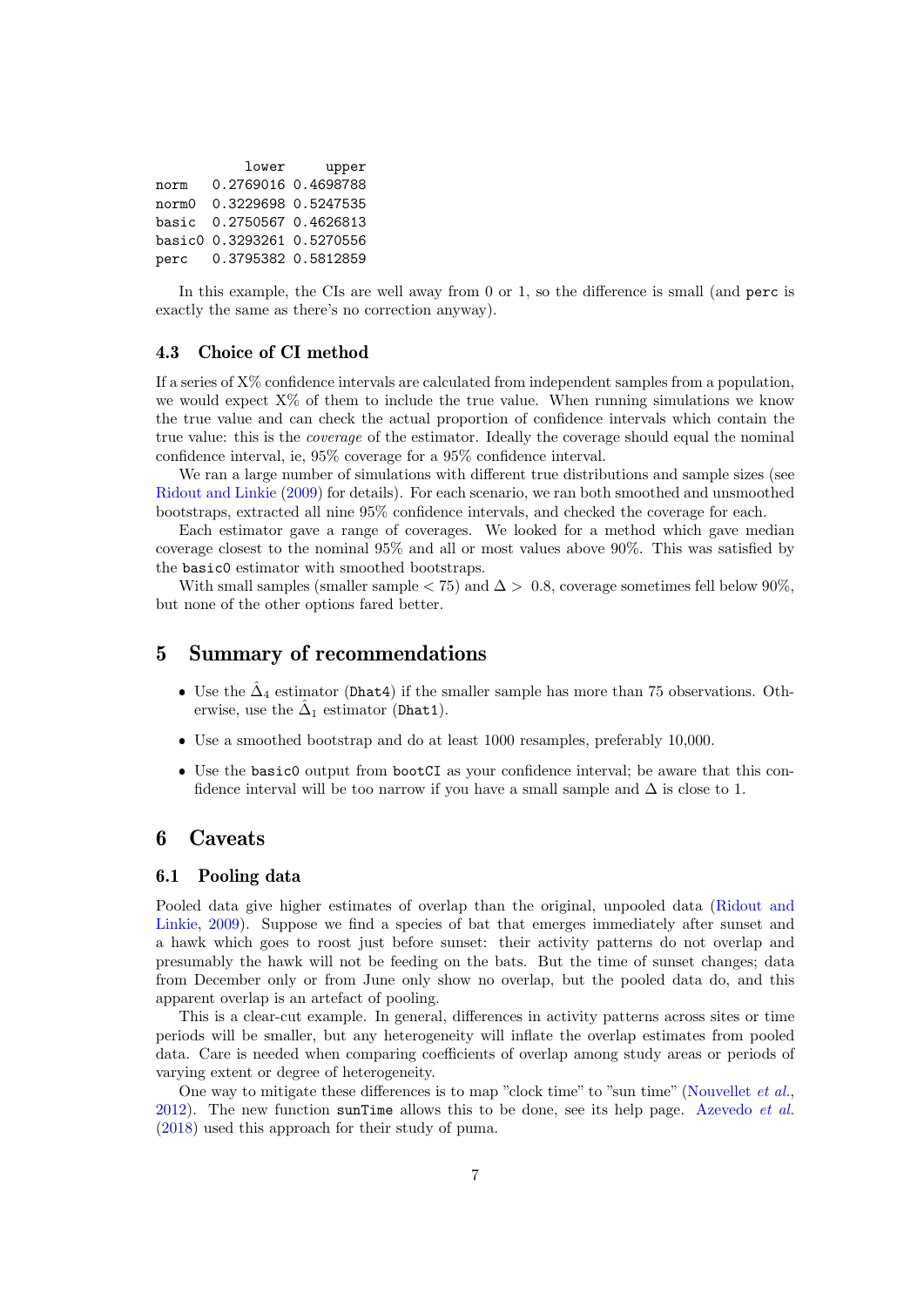## 6.2 What "activity" is observed?

Camera traps set along animal trails – as they often are – record instances of animals moving along trails. The resulting "activity pattern" refers to walking on trails, and overlap indicates the extent to which two species are walking on trails at the same period of the day. A browsing herbivore and the carnivore stalking it are probably both "inactive" by this definition.

In view of this, conclusions about species interactions need to be drawn with care. In a study in Lao PDR, [Kamler](#page-7-5) et al. [\(2012\)](#page-7-5) found that dhole and pig were active during the day and deer at night. This might suggest that dhole feed on pig rather than deer. But examination of dhole faeces showed that dhole consumed mainly deer and very little pig.

## 7 References

- <span id="page-7-7"></span>Azevedo FC, Lemos FG, Freitas-Junior MC, Rocha DG, Azevedo FCC (2018). "Puma activity patterns and temporal overlap with prey in a human-modified landscape at Southeastern Brazil." Journal of Zoology,  $\mathbf{0}(0), 0$ .
- <span id="page-7-4"></span>Carter NH, Shrestha BK, Karki JB, Pradhan NMB, Liu J (2012). "Coexistence between wildlife and humans at fine spatial scales." Proceedings of the National Academy of Sciences, 109(38), 15360–15365.
- <span id="page-7-2"></span>Carver BD, Kennedy ML, Houston AE, Franklin SB (2011). "Assessment of temporal partitioning in foraging patterns of syntopic Virginia opossums and raccoons." Journal of Mammalogy, 92(1), 134–139.
- <span id="page-7-0"></span>Griffiths M, van Schaik CP (1993). "Camera-trapping: a new tool for the study of elusive rain forest animals." Tropical Biodiversity, 1, 131–135.
- <span id="page-7-5"></span>Kamler JF, Johnson A, Vongkhamheng C, Bousa A (2012). "The diet, prey selection, and activity of dholes (Cuon alpinus) in northern Laos." Journal of Mammalogy, 93(3), 627–633.
- <span id="page-7-1"></span>Linkie M, Ridout MS (2011). "Assessing tiger-prey interactions in Sumatran rainforests." Journal of Zoology, 284(3), 224–229.
- <span id="page-7-10"></span>Nouvellet P, Rasmussen GSA, Macdonald DW, Courchamp F (2012). "Noisy clocks and silent sunrises: measurement methods of daily activity pattern." Journal of Zoology, 286(3), 179– 184.
- <span id="page-7-3"></span>Ramesh T, Kalle R, Sankar K, Qureshi Q (2012). "Spatio-temporal partitioning among large carnivores in relation to major prey species in Western Ghats." Journal of Zoology, 287(4), 269–275.
- <span id="page-7-8"></span>Ridout MS, Linkie M (2009). "Estimating overlap of daily activity patterns from camera trap data." Journal of Agricultural, Biological, and Environmental Statistics, 14(3), 322–337.
- <span id="page-7-6"></span>Ross J, Hearn AJ, Johnson PJ, Macdonald DW (2013). "Activity patterns and temporal avoidance by prey in response to Sunda clouded leopard predation risk." Journal of Zoology, 290(2), 96–106.
- <span id="page-7-9"></span>Schmid F, Schmidt A (2006). "Nonparametric estimation of the coefficient of overlapping theory and empirical application." Computational Statistics and Data Analysis, 50, 1583– 1596.